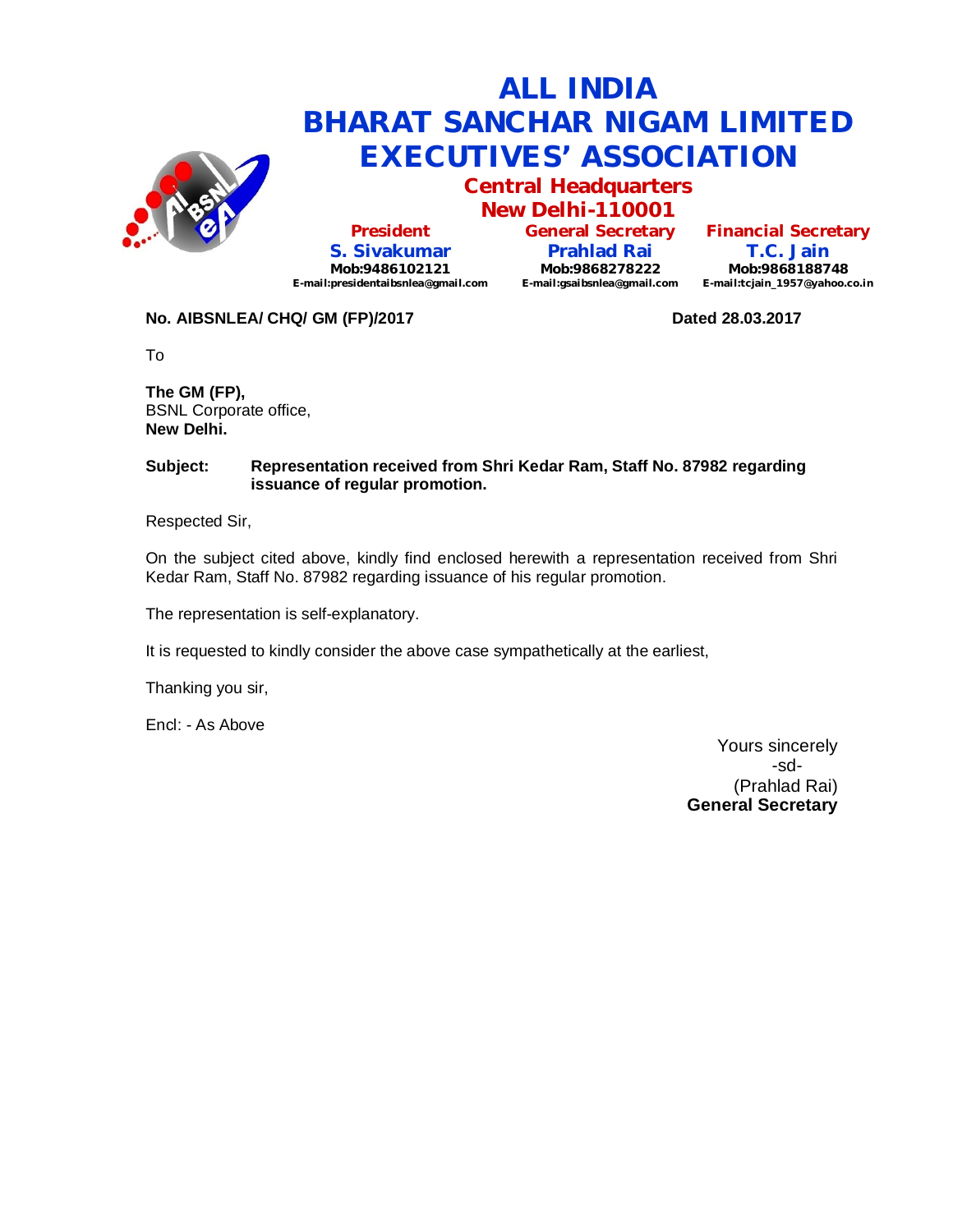

## **ALL INDIA BHARAT SANCHAR NIGAM LIMITED EXECUTIVES' ASSOCIATION**

**Central Headquarters New Delhi-110001**

**President S. Sivakumar Mob:9486102121 E-mail:presidentaibsnlea@gmail.com**

**General Secretary Prahlad Rai Mob:9868278222 E-mail:gsaibsnlea@gmail.com**

**Financial Secretary T.C. Jain Mob:9868188748 E-mail:tcjain\_1957@yahoo.co.in**

## No. AIBSNLEA/ CHQ/ GM (FP)/2017 **Dated 28.03.2017**

To

**The GM (FP),** BSNL Corporate office, **New Delhi.**

#### **Subject: Requested for transfer /posting / Cancellation /retention in the cadre of Accounts Personnel – Reg.**

Respected Sir,

Kindly find enclosed herewith following request applications for transfer/ posting/ cancellation /retention in the Cadre of Accounts Personnel- - Reg.

| S.<br><b>No</b> | Name of the Officer                                     | <b>Present</b><br><b>Circle</b>                                      | <b>Requested</b><br>for | <b>Remarks</b>                                                                                                                                                                                                      |
|-----------------|---------------------------------------------------------|----------------------------------------------------------------------|-------------------------|---------------------------------------------------------------------------------------------------------------------------------------------------------------------------------------------------------------------|
| $\mathbf{1}$ .  | Shri Dharambir, AO<br>HR No. 198807006                  | Haryana but<br>under<br>transfer to J<br>& K                         | Haryana                 | The officer has requested for his<br>cancellation transfer order to J & K<br>Circle due to his compelling family<br>circumstance. He is holding post<br>of Asst. District Secretary of Jind<br><b>SSA AIBSNLEA.</b> |
| 2.              | Shri<br>Chand<br>Gian<br>Grover, AO<br>HR No. 198303445 | Haryana<br>Circle<br>but<br>under<br>transfer<br>to<br><b>BSNLCO</b> | Haryana                 | The officer has requested for his<br>cancellation of transfer order to<br>BSNL CO on immunity ground as<br>He is holding post of District<br>of<br>Hissar<br><b>SSA</b><br>Secretary<br>AIBSNLEA.                   |

It is requested to kindly consider the above case sympathetically at the earliest,

Thanking you sir,

Encl:- As Above

Yours sincerely -sd- (Prahlad Rai) **General Secretary**